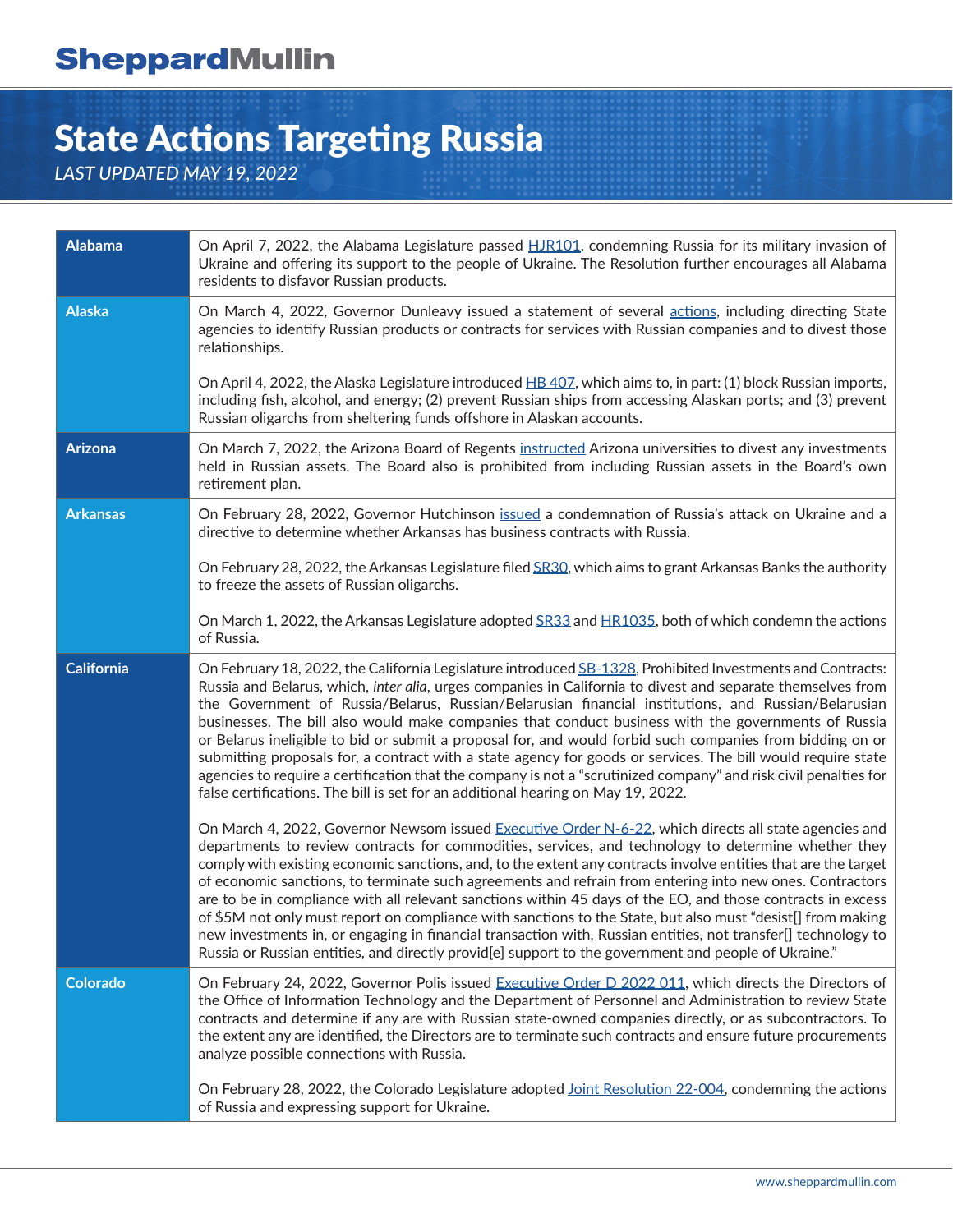| <b>Connecticut</b> | On March 1, 2022, Connecticut's Treasurer Wooden directed divestment of Connecticut's pension funds<br>from Russian-owned assets.                                                                                                                                                                                                                                                                                                                                                                                                                                                                                                                                                                                      |
|--------------------|------------------------------------------------------------------------------------------------------------------------------------------------------------------------------------------------------------------------------------------------------------------------------------------------------------------------------------------------------------------------------------------------------------------------------------------------------------------------------------------------------------------------------------------------------------------------------------------------------------------------------------------------------------------------------------------------------------------------|
|                    | On March 10, 2022, the Connecticut Department of Banking issued Guidance for the financial services<br>sector on complying with U.S. Sanctions against Russia.                                                                                                                                                                                                                                                                                                                                                                                                                                                                                                                                                         |
| <b>Delaware</b>    | On March 8, 2022, the Delaware General Assembly passed House Concurrent Resolution 53, condemning<br>the actions of Russia and expressing support for Ukraine.                                                                                                                                                                                                                                                                                                                                                                                                                                                                                                                                                         |
| <b>Florida</b>     | On March 1, 2022, the Florida Senate adopted a resolution condemning Russia.                                                                                                                                                                                                                                                                                                                                                                                                                                                                                                                                                                                                                                           |
|                    | In HB 5003, a Bill implementing the 2022-2023 General Appropriations Act, the Florida Legislature has<br>included language prohibiting "a state agency, political subdivision, public school, state college, or state<br>university" from "enter[ing] into any agreement with or accept[ing] any grant from the Russian Federation"<br>until July 1, 2023. In order to facilitate this ban, the Department of Management Services is instructed to<br>review all state agency contracts and procurements to determine "whether state funds are being spent on<br>goods and services from Russian-based companies." The bill passed the Senate and was enrolled on March<br>14, 2022, and is effective on July 1, 2022. |
|                    | In a law passed in 2021, Florida already prohibited "a state agency, political subdivision, public school, state<br>college, or state university" from contracting with "a foreign country of concern," which includes the Russian<br>Federation.                                                                                                                                                                                                                                                                                                                                                                                                                                                                      |
| Georgia            | On March 28, 2022, the Georgia Legislature passed SB562, which prohibits "scrutinized companies" - those<br>owned or operated by the government of Russia or Belarus - from bidding on state contracts. All companies<br>bidding on a state contract also will need to certify that they are not a "scrutinized company." The bill was<br>signed by Governor Kemp and became law on May 4, 2022.                                                                                                                                                                                                                                                                                                                       |
| <b>Hawaii</b>      | On March 4, 2022, the Hawaii Legislature enacted HR28, which condemned the Russian Government for<br>its attack on Ukraine, and "urged" state agencies to "cease any business or government contracts with the<br>Russian Government or Belarussian Government, or contractors of either government."                                                                                                                                                                                                                                                                                                                                                                                                                  |
| Idaho              | On March 22, 2022, the Idaho Legislature enacted House Concurrent Resolution 41, which directed the<br>Idaho Endowment Fund Investment Board to divest itself of any assets of Russian currency.                                                                                                                                                                                                                                                                                                                                                                                                                                                                                                                       |
|                    | On March 23, 2022, the Idaho Legislature enacted HB 728, which calls on the Public Employee Retirement<br>System of Idaho (PERSI), to divest Russian currency investments in Russian government assets. HB 728 was<br>signed by the Governor and became law on March 24, 2022.                                                                                                                                                                                                                                                                                                                                                                                                                                         |
| <b>Illinois</b>    | The Illinois Legislature continues to consider $H\text{B}$ 1293, which condemns Russia, urges investment funds to<br>divest their holdings in Russia or Belarus, and prohibits public agencies from investing public funds in Russia<br>or Belarus.                                                                                                                                                                                                                                                                                                                                                                                                                                                                    |
| Indiana            | On February 28, 2022, Governor Holcomb enacted Executive Order 22-08, which directed, in part, that: (1)<br>the Indiana Office of Technology "take any and all steps to further strengthen and harden our critical state<br>infrastructure from possible Russian cyber-attacks; and (2) the Indiana Department of Administration review<br>all contracts across state government to determine whether, and to what extent, Hoosier tax dollars are<br>being spent on goods and services from Russian-owned or Russian-affiliated companies.                                                                                                                                                                            |
|                    | On March 18, 2022, SB 388 became public law, requiring institutions owned or controlled by a foreign<br>source to disclose gift and contract information when it involves Russia, and prohibiting certain foreign<br>business entities from holding and conveying agricultural land.                                                                                                                                                                                                                                                                                                                                                                                                                                   |
| lowa               | On February 28, 2022, Governor Reynolds directed the Iowa Alcoholic Beverages Division to remove any<br>Russian-produced alcoholic liquor products from its wholesale purchase list.                                                                                                                                                                                                                                                                                                                                                                                                                                                                                                                                   |
|                    | On April 21, 2022, HF 2501 became law, prohibiting the Treasurer from using any state funds to make<br>investments in companies with ties to Russia.                                                                                                                                                                                                                                                                                                                                                                                                                                                                                                                                                                   |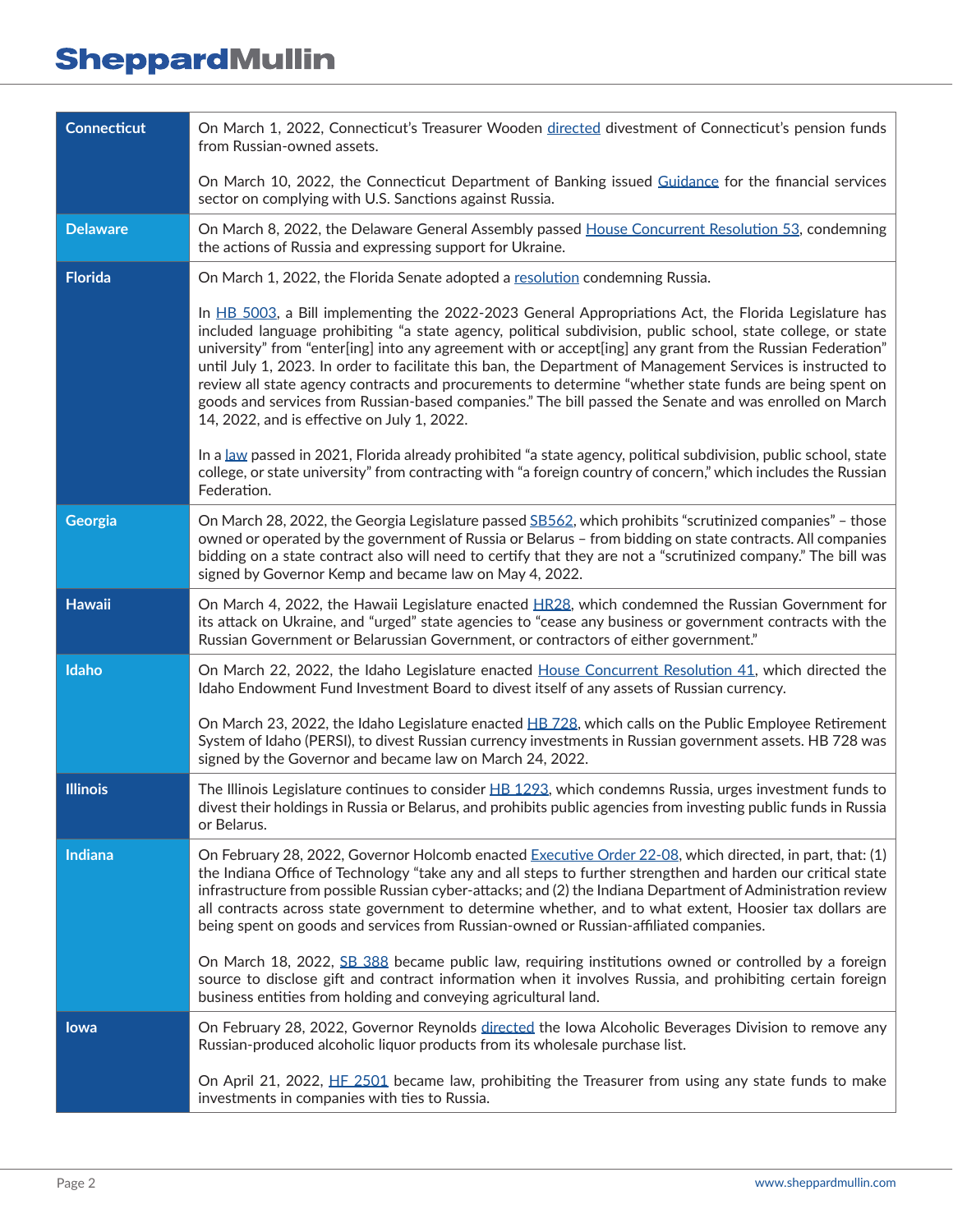| <b>Kansas</b>        | On March 15, 2022, the Kansas Senate adopted SCR 1623 condemning the Russian invasion of Ukraine, and<br>encouraging President Biden to, inter alia, stop importing oil and natural gas from Russia.                                                                                                                                                                                                                                                                                                                                                                                                                    |
|----------------------|-------------------------------------------------------------------------------------------------------------------------------------------------------------------------------------------------------------------------------------------------------------------------------------------------------------------------------------------------------------------------------------------------------------------------------------------------------------------------------------------------------------------------------------------------------------------------------------------------------------------------|
|                      | On March 16, 2022, the Kansas House Legislature adopted HCR 5032 condemning the Russian invasion of<br>Ukraine.                                                                                                                                                                                                                                                                                                                                                                                                                                                                                                         |
| <b>Kentucky</b>      | On February 25, 2022, the Kentucky Legislature adopted House Resolution 95, which condemns Russia's<br>invasion of Ukraine.                                                                                                                                                                                                                                                                                                                                                                                                                                                                                             |
|                      | On March 2, 2022, the Kentucky Legislature adopted Senate Resolution 159, "urging" Kentucky Department<br>of Alcohol Beverage Control license holders to suspend the sale of Russian-produced vodka.                                                                                                                                                                                                                                                                                                                                                                                                                    |
|                      | On March 2, 2022, the Kentucky Legislature adopted Senate Resolution 153, issuing a statement of solidarity<br>with the people of Ukraine.                                                                                                                                                                                                                                                                                                                                                                                                                                                                              |
|                      | The Kentucky Legislature continues to consider HCR 122, which would urge the state-administered<br>retirement systems to evaluate their portfolios for investments in Russian-based companies and to divest<br>such interests accordingly.                                                                                                                                                                                                                                                                                                                                                                              |
| Louisiana            | On March 2, 2022, the Louisiana Legislature introduced SB 132, which would prohibit any commercial vessel<br>from entering Louisiana waters or ports if they are staffed with a Russian crew.                                                                                                                                                                                                                                                                                                                                                                                                                           |
|                      | On March 3, 2022, the Louisiana Legislature introduced $SE$ 196, which would ban the importation of any<br>product from Russia, including oil and gas, iron and steel, precious metals, and agricultural products, and<br>will remain in place until the federal sanctions are lifted. On May 11, 2022, SB 196 was amended again and<br>passed for a third reading, but has not yet been enacted.                                                                                                                                                                                                                       |
| <b>Maine</b>         | On February 28, 2022, Governor Mills signed a Proclamation declaring solidarity with Ukraine and called<br>upon the State's Liquor and Lottery Commission to delist all Russian-made spirits.                                                                                                                                                                                                                                                                                                                                                                                                                           |
| <b>Maryland</b>      | On May 12, 2022, Senate Bill 1005 became law, requiring the Board of Trustees for the State Retirement<br>and Pension System to review certain investment holdings, take certain divestment actions, and prohibiting<br>the Board from making new Russian-related investments.                                                                                                                                                                                                                                                                                                                                          |
| <b>Massachusetts</b> | On March 3, 2022, Governor Baker issued Executive Order No. 597, which directs the Secretary of the<br>Executive Office for Administration and Finance to take several actions to "verify that no executive<br>department agency" is currently contracting with, or partnered, affiliated, or in an exchange with "any<br>Russian state-owned company, Russian government controlled entity, or Russian governmental body." Such<br>identified contracts must be terminated to the extent permitted by law.                                                                                                             |
|                      | On March 3, 2022, the Massachusetts Legislature introduced SD 3025, which would direct the Treasurer<br>to identify and take all action to divest from all companies engaged in business operations in Russia. The<br>bill also would grant the Governor authority to "identify, document, and analyze an[y] contract or other<br>financial vehicles by which the commonwealth conveys a direct tangible or intangible benefit to the Russian<br>Federation, or any of its political subdivisions, or any company that has business operations domiciled in the<br>Russian Federation and to terminate such agreements" |
|                      | On March 7, 2022, the Massachusetts Legislature introduced HD 4886, which amend Chapter 32 (Retirement<br>Systems and Pensions) of the General Laws to ban, outright, the "purchase and/or consumption by any and<br>all consumers and entities in the Commonwealth of Massachusetts of any and all product made in Russia."                                                                                                                                                                                                                                                                                            |
| <b>Michigan</b>      | On March 9, 2022, the State of Michigan Investment Board determined to divest the State of Michigan<br>Retirement Systems pension plans from companies based in Russia and Belarus.                                                                                                                                                                                                                                                                                                                                                                                                                                     |
|                      | On March 22, 2022, the Michigan Legislature introduced SB 976, which would amend 2008 PA 234 to add<br>Russia to list of countries from which the state must divest funds.                                                                                                                                                                                                                                                                                                                                                                                                                                              |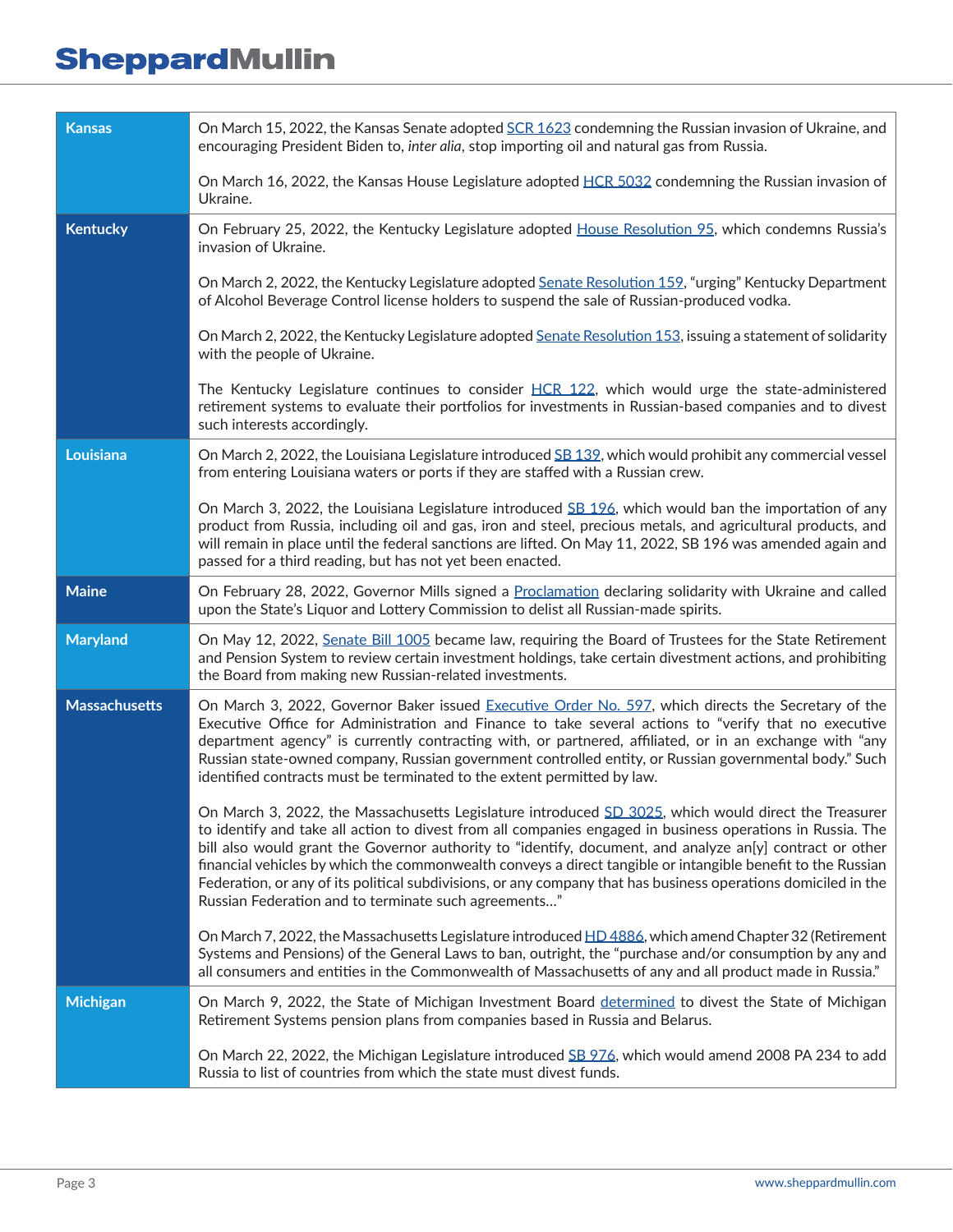| <b>Minnesota</b>     | On March 4, 2022, Governor Walz issued Executive Order 22-03, which condemned Russia and requires<br>State agencies to terminate existing contracts with Russian entities and refrain from entering into future<br>contracts with Russian entities.                                                                                                                                                                                                                                                                                                                                                                                                                                                                                                                                                                                                                                                                                                                                                                                                                                                                                |
|----------------------|------------------------------------------------------------------------------------------------------------------------------------------------------------------------------------------------------------------------------------------------------------------------------------------------------------------------------------------------------------------------------------------------------------------------------------------------------------------------------------------------------------------------------------------------------------------------------------------------------------------------------------------------------------------------------------------------------------------------------------------------------------------------------------------------------------------------------------------------------------------------------------------------------------------------------------------------------------------------------------------------------------------------------------------------------------------------------------------------------------------------------------|
|                      | On April 1, 2022, the Minnesota Legislature enacted HF 4165, which divests Minnesota's state pensions of<br>Russian and Belarussian assets, and codifies Governor Walz's EO barring Minnesota from contracting with<br>Russian companies.                                                                                                                                                                                                                                                                                                                                                                                                                                                                                                                                                                                                                                                                                                                                                                                                                                                                                          |
| <b>Mississippi</b>   | On March 25, 2022, the Mississippi Legislature enrolled Senate Concurrent Resolution 563, which condemns<br>the Russian invasion, and directs that Mississippi will "sever all economic, financial, and other connections,<br>and refrain from engaging in future economic, financial, and other connections" with Russia, including by<br>prohibiting "the sale, purchase, distribution, or storage of alcoholic beverages from Russia," "the investment<br>in Russian businesses through the Mississippi Development Authority or other publicly financed economic<br>development projects," and "the use of Russian vendors for any services or goods for public entities, including<br>state agencies, counties, and municipalities." See also HCR 77 (enrolled on April 4, 2022).                                                                                                                                                                                                                                                                                                                                             |
| <b>Missouri</b>      | The Missouri Legislature continues to consider $H\text{B}$ 2913, which applies to a private or public entity in the<br>state of Missouri that receives public funding, and limits contracts with any country currently attacking a<br>NATO ally, Ukraine, Georgia, Finland, or Sweden.                                                                                                                                                                                                                                                                                                                                                                                                                                                                                                                                                                                                                                                                                                                                                                                                                                             |
|                      | On March 1, 2022, the Missouri Legislature introduced SB 1239, which would prohibit the State of Missouri,<br>the political subdivisions thereof, and any retirement system established by the state from contracting with<br>or investing in individuals or corporations investing or doing business with Russia. Existing contracts also are<br>to be reviewed and terminated/divested.                                                                                                                                                                                                                                                                                                                                                                                                                                                                                                                                                                                                                                                                                                                                          |
|                      | On May 13, 2022, HB 2912 was referred to the House Committee on General Laws, and would prohibit "the<br>sale or purchase by any public entity in the state of Missouri of any product made in Russia."                                                                                                                                                                                                                                                                                                                                                                                                                                                                                                                                                                                                                                                                                                                                                                                                                                                                                                                            |
| <b>Montana</b>       | On March 2, 2022, Governor Gianforte issued a memorandum to all State Agency Directors, requesting<br>all agencies "conduct a swift, thorough review of assets and operations that may benefit the Russian<br>government."                                                                                                                                                                                                                                                                                                                                                                                                                                                                                                                                                                                                                                                                                                                                                                                                                                                                                                         |
| <b>Nebraska</b>      | On March 4, 2022, Governor Ricketts issued a statement condemning Russia and announcing that the State<br>had undergone a review of all State contracts, determining the State had not done any business in Russia.                                                                                                                                                                                                                                                                                                                                                                                                                                                                                                                                                                                                                                                                                                                                                                                                                                                                                                                |
| <b>Nevada</b>        | No relevant state actions have been identified at this time.                                                                                                                                                                                                                                                                                                                                                                                                                                                                                                                                                                                                                                                                                                                                                                                                                                                                                                                                                                                                                                                                       |
| <b>New Hampshire</b> | On February 26, 2022, Governor Sununu issued Executive Order 2022-2, which ordered that all Russian-<br>made and Russian-branded spirits be removed from shelves in all New Hampshire Liquor and Wine Outlets.                                                                                                                                                                                                                                                                                                                                                                                                                                                                                                                                                                                                                                                                                                                                                                                                                                                                                                                     |
| <b>New Jersey</b>    | On March 2, 2022, Governor Murphy issued Executive Order No. 291, which directed State agencies to<br>"review their authority to suspend or revoke licenses, permits, registrations, and certifications of companies<br>owned or controlled by the government of Russia [or] Belarus," to "review the State's ability to boycott or halt<br>the import or purchase of any products or services," including liquor, and to "review relevant State contracts<br>to determine if any are with companies owned or controlled by the government of Russia [or] Belarus."<br>On March 9, 2022, the New Jersey Legislature enacted S1889, which provides, in part: (1) the Department of<br>Treasury must develop a list of persons it determines engage in prohibited activities in Russia or Belarus; (2)<br>persons identified in such a list are prohibited from entering into or renewing contracts with State agencies<br>for the provision of goods or services; and (3) contractors are required to certify, before contract is awarded,<br>renewed, amended, or extended, regarding prohibited activities in Russia and Belarus. |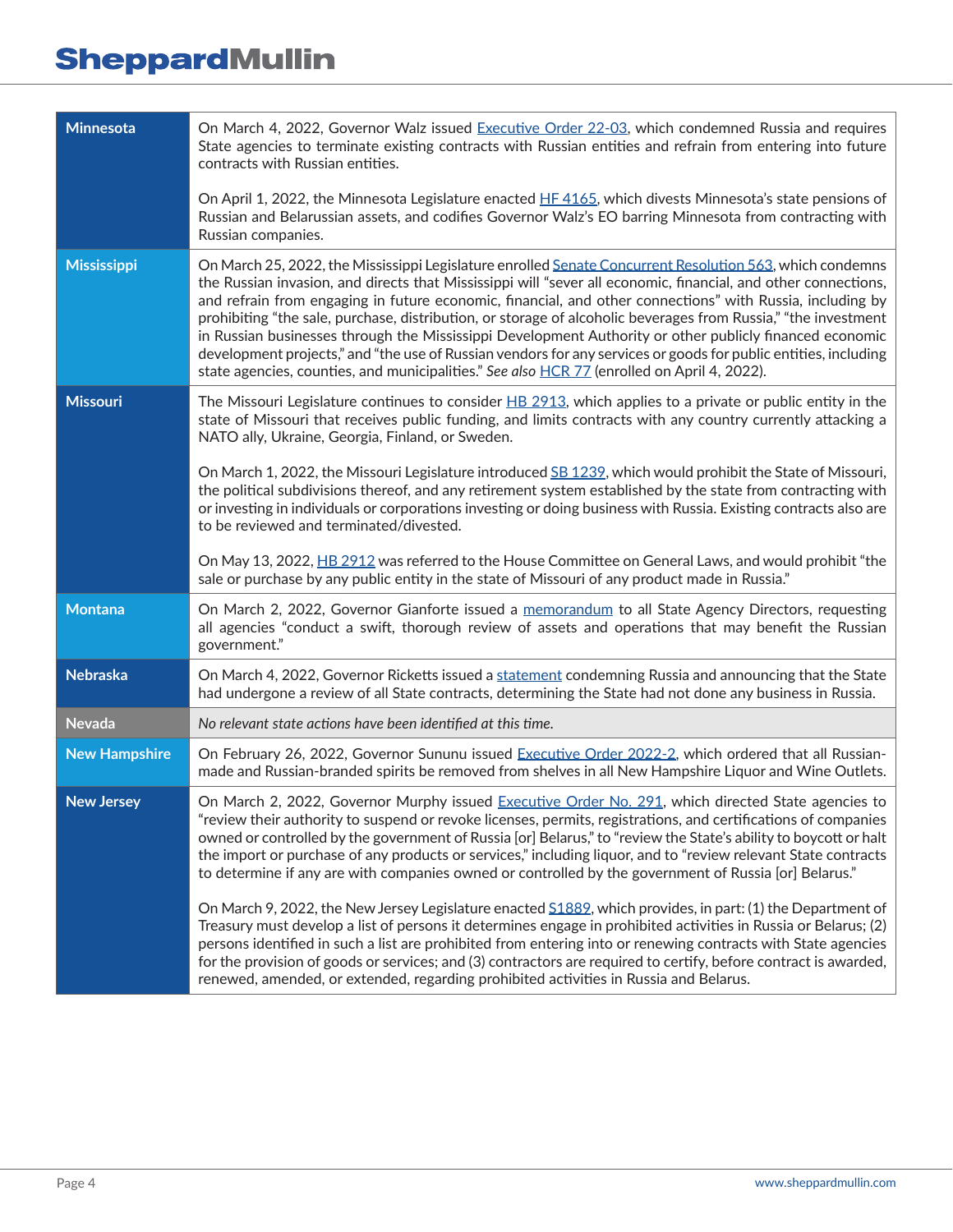| <b>New Mexico</b>     | On March 4, 2022, Governor Grisham issued a statement urging the State Investment Council to immediately<br>evaluate state portfolios and divest state resources from the Russian government.                                                                                                                                                                                                                                                                                                                                                                                                                                                                                                                                                                               |
|-----------------------|-----------------------------------------------------------------------------------------------------------------------------------------------------------------------------------------------------------------------------------------------------------------------------------------------------------------------------------------------------------------------------------------------------------------------------------------------------------------------------------------------------------------------------------------------------------------------------------------------------------------------------------------------------------------------------------------------------------------------------------------------------------------------------|
| <b>New York</b>       | On February 27, 2022, Governor Hochul issued Executive Order No. 14, which ordered State agencies to<br>divest public funds from supporting Russia.                                                                                                                                                                                                                                                                                                                                                                                                                                                                                                                                                                                                                         |
|                       | On March 17, 2022, Governor Hochul issued Executive Order No. 16, which prohibits State entities from<br>entering into any new contracts or renewing any existing contracts with an entity conducting business<br>operations in Russia, absent a written determination by the head of an Agency.                                                                                                                                                                                                                                                                                                                                                                                                                                                                            |
|                       | On May 13, 2022, the New York Legislature introduced A10260, which would require divestment of public<br>funds in the Russian energy sector and prohibit investment of funds of the common retirement system in<br>companies doing business in Russia.                                                                                                                                                                                                                                                                                                                                                                                                                                                                                                                      |
| <b>North Carolina</b> | On February 28, 2022, Governor Cooper issued Executive Order No. 251, which directed State entities to<br>"review all existing contracts and operations to determine whether they directly benefit any Russian Entities,"<br>and, to the extent any are identified, to take reasonable steps to terminate such contracts. This includes a<br>review by the North Carolina Department of Administration, Division of Purchase & Contract of all existing<br>State contracts for goods and services. Future contracts with Russian Entities - corporations, companies, or<br>other entities headquartered in Russia, or with a principal place of business in Russia, including any wholly-<br>owned or majority owned subsidiaries - also are banned.                        |
|                       | On March 10, 2022, the North Carolina Legislature adopted House Resolution 981, expressing support for<br>Ukraine.                                                                                                                                                                                                                                                                                                                                                                                                                                                                                                                                                                                                                                                          |
| <b>North Dakota</b>   | On March 3, 2022, the North Dakota State Investment Board voted to divest investments in Russian entities<br>or securities issued by Russian entities.                                                                                                                                                                                                                                                                                                                                                                                                                                                                                                                                                                                                                      |
| Ohio                  | On February 26, 2022, Governor DeWine directed the Ohio Department of Commerce to cease the purchase<br>and sale of Russian-origin vodka.                                                                                                                                                                                                                                                                                                                                                                                                                                                                                                                                                                                                                                   |
|                       | On March 2, 2022, the Ohio Legislature adopted HR 195, condemning Russia's actions against Ukraine. See<br>also SB 258.                                                                                                                                                                                                                                                                                                                                                                                                                                                                                                                                                                                                                                                     |
|                       | On March 3, 2022, Governor DeWine issued Executive Order 2022-2D, which directed that all "State<br>agencies, boards and commissions, state educational institutions, and pension funds," (1) divest their money<br>in Russian assets, and (2) "terminate any contracts with a Russian institution or company and to refrain from<br>entering into any new contracts with such institutions or companies in the future." Agency procurement<br>officers are further directed to create standard contract language that reflects this order and require<br>contractors to (a) affirm they understand the requirements of the EO, and (b) disclose the principal location<br>of business for the contractor and all subcontractors supplying goods and services to the State. |
|                       | On March 8, 2022, the Ohio Legislature introduced SB 308, which would prohibit state and local governments<br>from investing in, granting incentives to, or contracting with Russia or companies based in Russia.                                                                                                                                                                                                                                                                                                                                                                                                                                                                                                                                                           |
|                       | On May 17, 2022, the Ohio Legislature introduced HR 244, which would urge the boards of the state<br>retirement system to "sell, redeem, or divest the systems' holdings in companies and institutions based in<br>Russia"                                                                                                                                                                                                                                                                                                                                                                                                                                                                                                                                                  |
| <b>Oklahoma</b>       | On February 28, 2022, the Oklahoma Legislature adopted SR 27, which condemned Russia.                                                                                                                                                                                                                                                                                                                                                                                                                                                                                                                                                                                                                                                                                       |
| <b>Oregon</b>         | On February 28, 2022, the Oregon Liquor & Cannabis Commission directed the operators of Oregon's<br>independently owned liquor stores to stop selling all Russian manufactured distilled spirits.                                                                                                                                                                                                                                                                                                                                                                                                                                                                                                                                                                           |
|                       | On March 3, 2022, Treasurer Read directed the State Treasury to work with relevant federal agencies and<br>regulatory authorities to dispose of assets in Russian companies and government entities that have been<br>sanctioned by OFAC.                                                                                                                                                                                                                                                                                                                                                                                                                                                                                                                                   |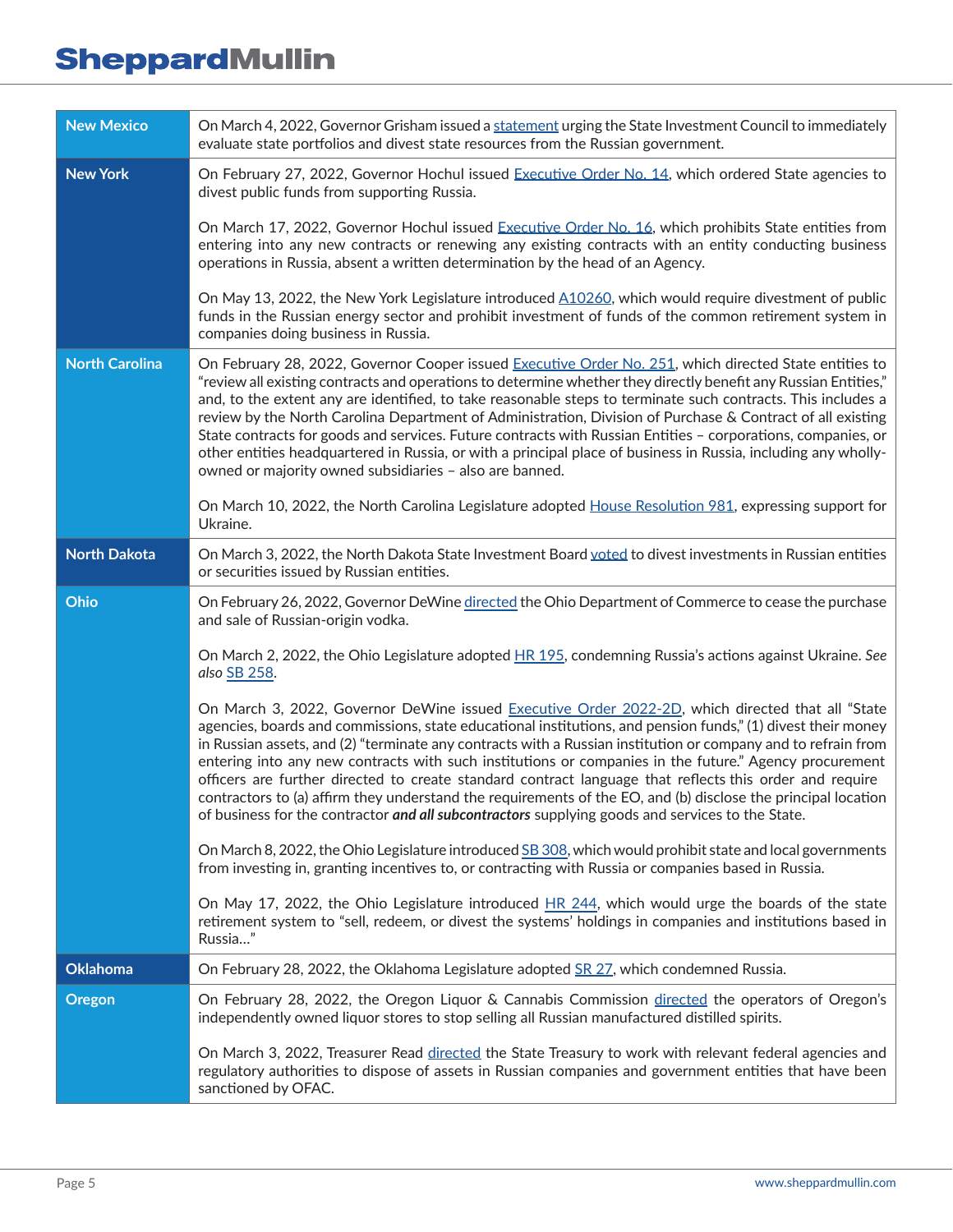| Pennsylvania          | On February 24, 2022, Governor Wolf condemned Russia for its attack on Ukraine.                                                                                                                                                                                                                                                                                                                                                                                                                                                                                    |
|-----------------------|--------------------------------------------------------------------------------------------------------------------------------------------------------------------------------------------------------------------------------------------------------------------------------------------------------------------------------------------------------------------------------------------------------------------------------------------------------------------------------------------------------------------------------------------------------------------|
|                       | On February 27, 2022, Governor Wolf sent a letter to the Pennsylvania Liquor Control Board, urging them<br>to remove Russian-sourced products from their stores.                                                                                                                                                                                                                                                                                                                                                                                                   |
|                       | On March 3, 2022, Governor Wolf directed the state's Employees' Retirement System and the Public School<br>Employees' Retirement System urging them to take immediate action to divest any public pension funds<br>from investments connected to Russia.                                                                                                                                                                                                                                                                                                           |
| <b>Rhode Island</b>   | On March 1, 2022, the Rhode Island Legislature passed House Resolution 7592, condemning the Russian<br>invasion of Ukraine. See also S 2429.                                                                                                                                                                                                                                                                                                                                                                                                                       |
| <b>South Carolina</b> | On March 1, 2022, the South Carolina Legislature introduced $H$ 5054 and S 1111, which would prohibit the<br>Retirement Investment Commission from investing public employee retirement funds in companies owned<br>by Russia.                                                                                                                                                                                                                                                                                                                                     |
|                       | On March 1, 2022, the South Carolina House introduced $H$ 5055, which would prohibit retail dealers from<br>selling liquor that was manufactured or produced in Russia.                                                                                                                                                                                                                                                                                                                                                                                            |
| <b>South Dakota</b>   | On March 7, 2022, the South Dakota Legislature passed House Resolution 7005, expressing support for the<br>people of Ukraine. See also SR 702.                                                                                                                                                                                                                                                                                                                                                                                                                     |
| <b>Tennessee</b>      | On April 1, 2022, HJR0927 was adopted to "honor and applaud the brave people of Ukraine."                                                                                                                                                                                                                                                                                                                                                                                                                                                                          |
| Texas                 | On February 26, 2022, Governor Abbott asked Members of the Texas Restaurant Association, Texas Package<br>Stores Association, and all Texas retailers to voluntarily remove Russian products from their shelves.                                                                                                                                                                                                                                                                                                                                                   |
|                       | On March 2, 2022, Comptroller Glenn issued a statement instructing his staff to "review every state contract<br>and procurement in our Statewide Procurement Division and every payment made through the Texas<br>Treasury for ties to Russian-owned businesses."                                                                                                                                                                                                                                                                                                  |
|                       | The Texas Legislature already passed a law last year that blocked businesses and government entities from<br>contracting with companies from China, Russia, North Korea, and Iran as a preventative measure to protect<br>critical infrastructure.                                                                                                                                                                                                                                                                                                                 |
| <b>Utah</b>           | On February 26, 2022, Governor Cox issued Executive Order 2022-03, requiring all Russian-produced and<br>Russian-branded products be removed from the shelves of all Utah State Liquor Stores, and directed that the<br>"Governor's Office of Economic Opportunity shall review the state's procurements."<br>On March 25, 2022, Governor Cox signed HCR 21, denouncing Russia's invasion of Ukraine, and expressing<br>support for Ukraine.                                                                                                                       |
| <b>Vermont</b>        | On March 3, 2022, Governor Scott issued Executive Order 02-22, directing that all Russian-sourced<br>alcohol be removed from store shelves, and directing "the Secretary of the Agency of Administration and<br>the Commissioner of the Department of Buildings and General Services (BGS)" and the "Secretaries and<br>Commissioners of the Executive Branch" "to review all contracts for the purchase of goods and immediately<br>cease purchases and terminate contracts for the purchase of Russian-sourced goods and goods produced<br>by Russian entities." |
|                       | On May 4, 2022, the Vermont Legislature finalized adopting JRH 18, a joint resolution condemning the<br>Russian invasion of Ukraine and expressing support for Ukraine's independence.                                                                                                                                                                                                                                                                                                                                                                             |
| <b>Virginia</b>       | On February 26, 2022, Governor Youngkin issued a statement that, inter alia, ordered the "Department of<br>General Services to immediately review all contracts across government and procurement to determine<br>what, if any, Virginia tax dollars are spent on goods and services from primarily Russian companies."                                                                                                                                                                                                                                            |
|                       | On March 3, 2022, the Virginia Legislature passed HR 71, encouraging "all residents of the Commonwealth<br>of Virginia" to "boycott all goods and services originating in Russia."                                                                                                                                                                                                                                                                                                                                                                                 |